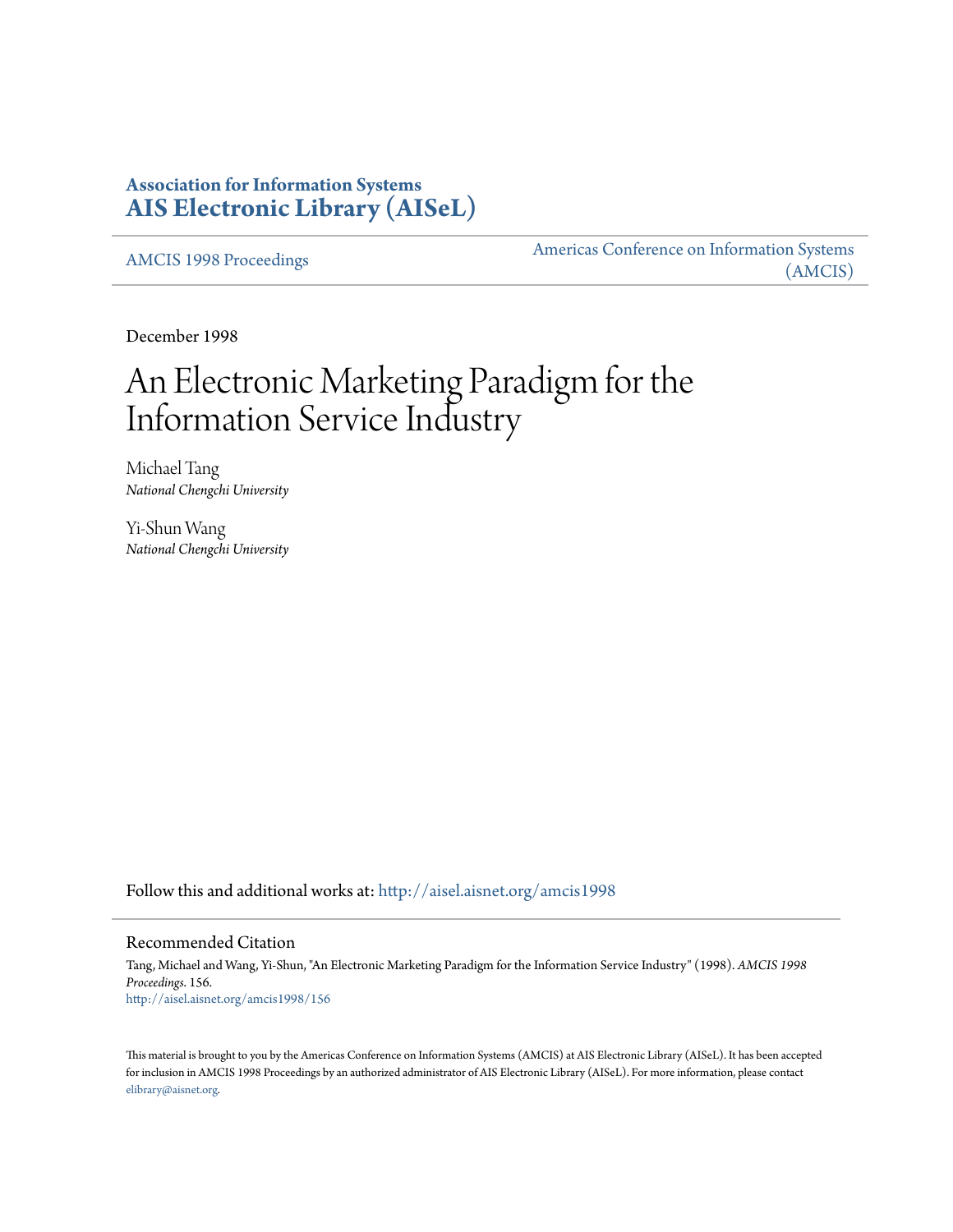# **An Electronic Marketing Paradigm for the Information Service Industry**

**Michael T. Tang Yi-Shun Wang**  National Chengchi University

### **Background**

Broadly defined, EC is a modern business methodology that addresses the needs of organizations, merchants, and consumers to cut costs while improving the quality of goods and services and increasing the speed of service delivery (Kalakota & Whinston, 1996). How EC influences the strategies of international marketing is of great importance for practical applications and academic research. Therefore, this study analyzes the impact of EC on the international marketing environment, strategies, and future trends in the information service industry.

#### **Electronic Marketing Environment**

Historically, technological advances have resulted in social and economic transformation on a vast scale. This is especially likely when new ethnologies are unfolding across time and space. Before analyzing the impact of EC on international marketing strategies, we must have an understanding of the changes of international marketing environment. These circumstances of constant changes are explored respectively as follows:

#### *Business Process Reengineering (BPR)*

Because all the products in information service industries can be presented in the forms of texts, graphs, sounds, images, pictures, videos, animations, and any other digital information, these digital products can be transmitted to customers through the Internet without the use of physical distribution channels. As a result, EC is well suited to facilitate reengineering of business processes occurring at many firms. The broad goals of reengineering and EC are also remarkably similar: reduced costs, lower product cycle times, faster customer response, and improved service quality.

#### *Transaction Costs*

The theory of transaction costs is usually used to analyze the impact of IT applications on organizational structures and strategic management. Malone, et al. (1987) use transaction cost theory to suggest that IT, by reducing transaction costs, will reduce forces for vertical integration and induce a move to a market structure. Clemon and Row (1992) also employ transaction cost theory to argue that the use of IT, through explicit IT-based coordination, will bring about move to the middle resulting in a network of interacting organizations. Besides, Ciborra (1993) provides a comprehensive discussion of the role of transaction cost theory in explaining IT-enable formation of teams, markets, and hierarchical structures. More recently, Kumar and Dissel (1996) employ the theory to explore the formation of IOSs, analyze the potential conflicts caused by IOSs, and propose the corresponding strategies to prevent the occurrence of conflicts.

#### *Information Asymmetries*

The phenomenon of product information asymmetries can be moderated by transmitting the digital products over the Internet, which makes it possible for the consumers to try out the products before purchasing them. Therefore, EC certainly mitigates the degree of information asymmetries in the international markets.

## *Organizational Structure*

Large, hierarchically structured companies continue to downsize in the fact of dramatic shifts from traditional corporate jobs to newly created opportunities in the burgeoning world of small business, entrepreneurial activities, telecommuting, and online marketing. Cyberspace is making it possible for small companies to take advantage of some opportunities traditional affordable only to big companies. Although starting any small business these days is as much headache as adventure, setting up a Web site and opening for business can be simpler and less expensive, with the right professional help, than setting up an equivalent retail store. Within the organization, configurations of work teams will be created and recreated to respond to the everyday challenges of markets (Hoffman et al., 1995). Installing email, for example, on the computers of all members within an organization may mean that from now on members can directly communicate with the head of the organization without having to go through his or her secretary. Email facilitates communication between the bottom of the organizational hierarchy and those at the top, thus having a democratizing effect on organizations. This could represent a change in the communication channels within the department, causing individuals who are threatened by the change to resist it (Markus, 1994).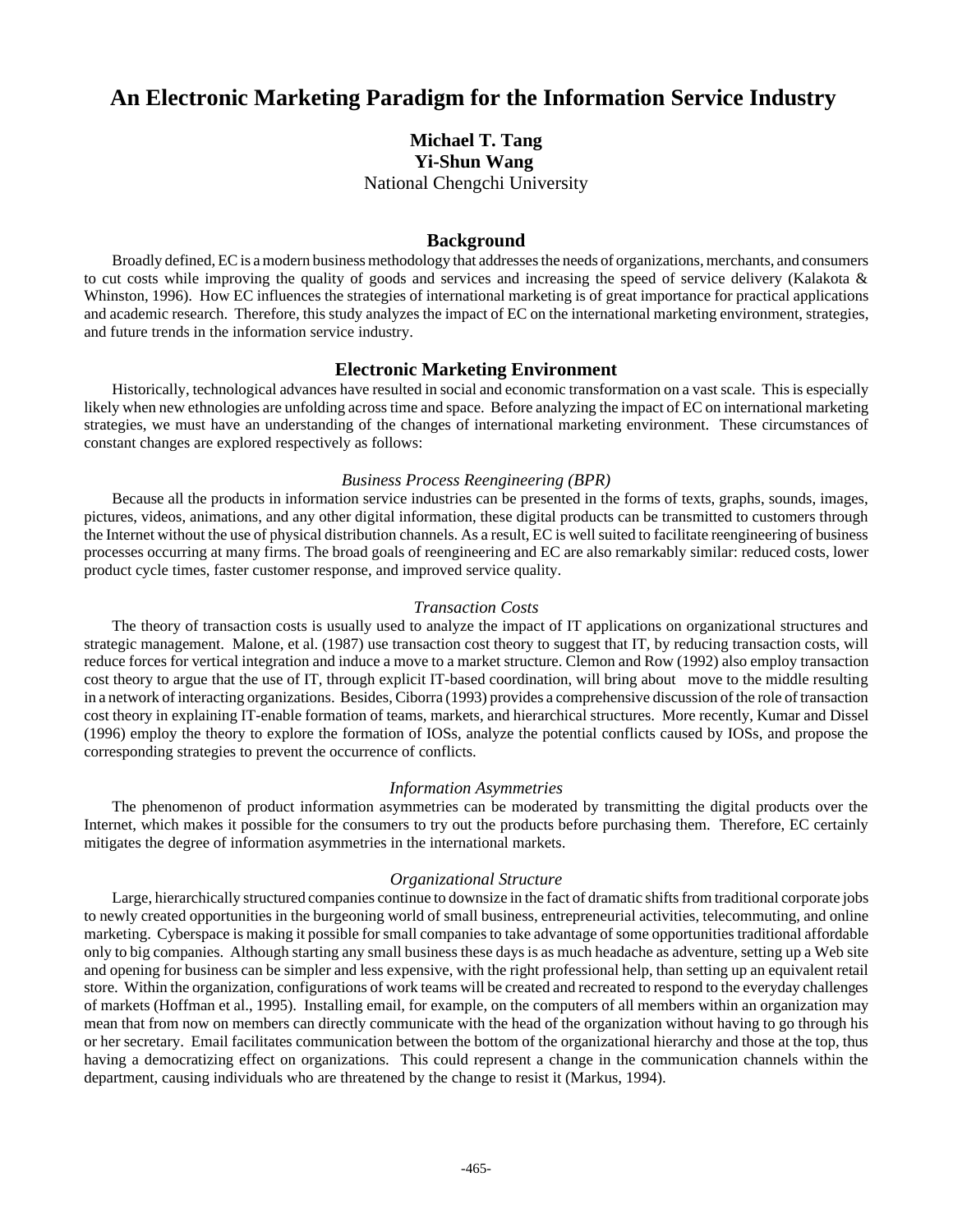## *Global Culture*

"Culture rises from geography because place is a primary shaper of the soul. Place is the character of a particular landscape as altered by human occupation. Moreover, culture is what happens when individual souls find themselves gathered and interacting in this place." (Rennie, 1993) Without a doubt, the Internet will expand our opportunities for exposure to the humanities. The world great literature, art, music, film, and media yet to be developed will be, quite literally, at our fingertips. Cultural and multilingual issues arise with the ubiquitous nature of the Internet. Computer-mediated conferencing has facilitated the creation of a virtual global community that stands to redefine our notion of self and community.

#### *Virtual Education*

Education is by many measures the world's potentially largest EC industry. Globalization allows new methods of packaging and delivering educational products, to enhance traditional methods of knowledge acquisition and to impart the new skills and tools needed to educate productive and creative members of the information society. Virtual education will become the norm, as some suggested, the least expensive way to deliver the educational products, while face-to-face teaching will be only for the well-to-do.

#### *Governmental and Political Transformation*

Information technologies don merely deliver sundry consumer benefits; they constitute part of a society core political infrastructure. Information Technologies do this by establishing an intricate and pervasive network of structurally consequential political influences, opportunities, and constraints. Governments today are faced with increasing difficulty in maintaining the traditional borders that they have relied upon for political control. As these borders crumble, new political forms and arrangements are certain to evolve, in unpredictable ways.

#### *MIS Management*

Since more services are based on maintaining customer databases and direct electronic communication links, the MIS management will become even more involved in making the corporate strategic plan a reality. Its success will be based on its ability to translate a service delivery strategy into an effective IT infrastructure. End-customer systems will be very demanding of MIS skills and resources. Internet user demographics projects are currently under way in different countries to collect and analyze survey data on Internet users to determine preliminary information on behavior, attitudes, opinions, and demographics. By taking advantage of similar survey techniques to collect updated information, MIS managers must be extremely end-user focused.



**Figure 1. A Conceptual Model of International Marketing in Electronic Commerce**

#### *WWW Challenges*

EC is emerging as an increasingly important way for organizations to reach potential customers. However, EC presents many challenges to the organizations that implement it. It has been claimed to allow a company to improve productivity, cash flow, decreased inventory, and enhance customer relations, but empirical research has yet to confirm that organizations view it in this positive fashion. An increasingly Internet literate

#### **A Conceptual Model for International Electronic Marketing**

The lowest layer shown in Figure 1 is the information infrastructure. Kalakota and Whinston (1996) hold that the information infrastructures are composed of information superhighway, multimedia content and network publishing, the messaging and information distribution, and common business services infrastructures. The information superhighway infrastructure includes telecom, cable TV, wireless, and Internet. The common business services infrastructure consists of services for security, authentication, electronic payment, and directories/catalogs.

#### *A New Paradigm*

As discussed earlier, the development of EC implies the changes of international marketing environment. Therefore, a new paradigm for electronic marketing deserves further